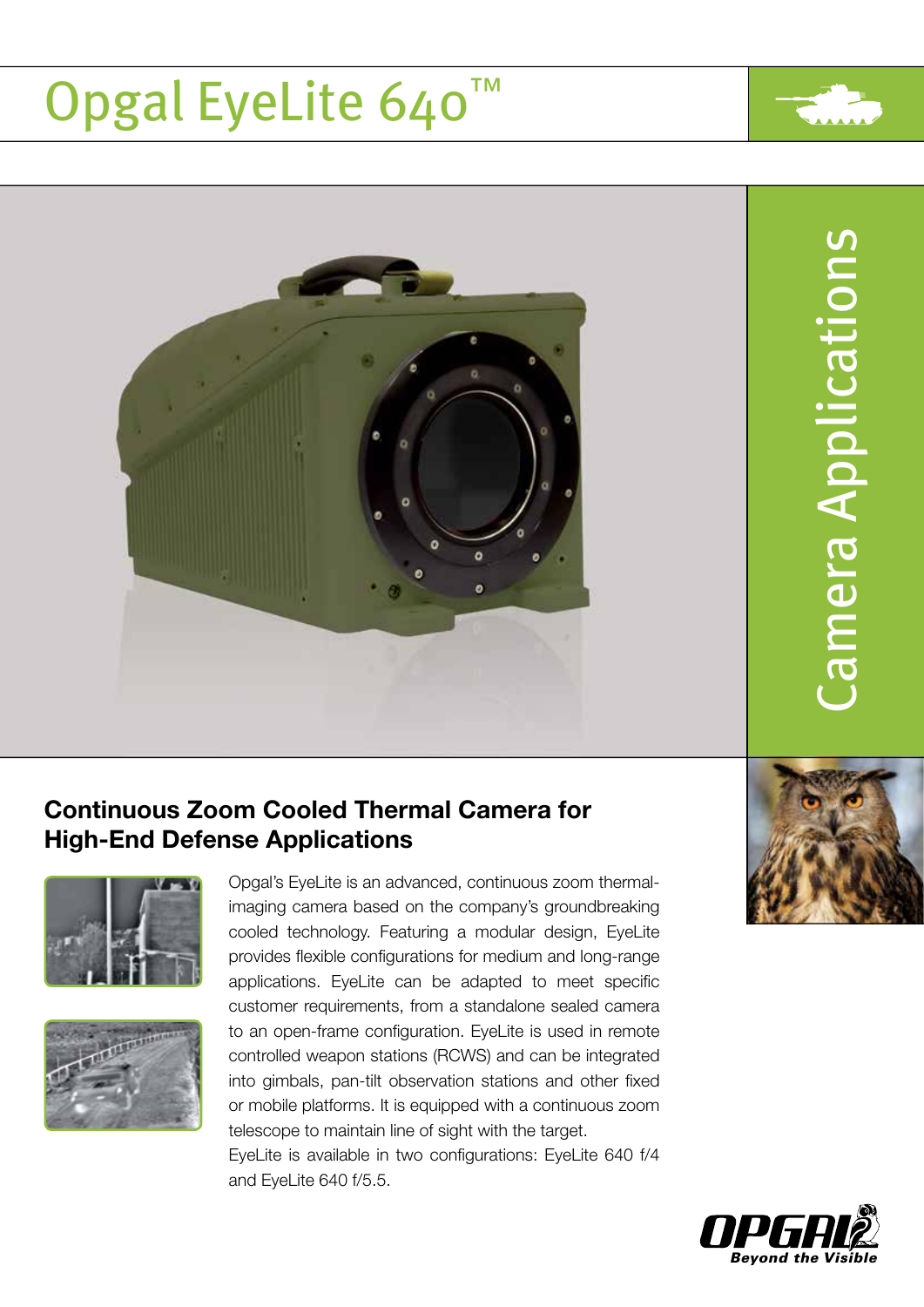|                                                      | <b>Description / Performance</b>                                           |                                                                            |                                            |  |
|------------------------------------------------------|----------------------------------------------------------------------------|----------------------------------------------------------------------------|--------------------------------------------|--|
|                                                      | EyeLite 640<br>f/5.5                                                       | EyeLite 640<br>f/5.5 x2.5 Extender                                         | EyeLite 640 OFC f/5.5                      |  |
|                                                      |                                                                            | <b>Sensor</b>                                                              |                                            |  |
| <b>Focal Plane Array</b>                             |                                                                            | InSb                                                                       |                                            |  |
| Spectral Range                                       |                                                                            | $3-5 \mu m$                                                                |                                            |  |
| Image Format                                         | 640x480 (15µm)                                                             |                                                                            |                                            |  |
|                                                      | <b>Optics</b>                                                              |                                                                            |                                            |  |
| Telescope                                            |                                                                            | Continuous Optical Zoom                                                    |                                            |  |
| Focal Length                                         | 19 to 275mm                                                                | 48.5 to 700mm                                                              | 19 to 275mm                                |  |
| Horizontal Field of View<br>(Fov)                    | 29.8° to 2.0°                                                              | 11.9° to 0.8°                                                              | 29.8° to 2.0°                              |  |
| F#                                                   |                                                                            | 5.5                                                                        |                                            |  |
|                                                      | <b>Image Processing</b>                                                    |                                                                            |                                            |  |
| Image Processing                                     | 1) Image Enhancement (3 states)<br>2) Observation Reliability - NUC-Less   |                                                                            |                                            |  |
|                                                      | <b>Image Features</b>                                                      |                                                                            |                                            |  |
| Digital Zoom                                         | x1 to x12 in 0.1 magnification steps                                       |                                                                            |                                            |  |
| <b>Color Palettes</b>                                |                                                                            | 7 Color Palettes                                                           |                                            |  |
|                                                      | <b>Video Output</b>                                                        |                                                                            |                                            |  |
| Analog Video Output                                  |                                                                            | RS170, NTSC, CCIR, PAL                                                     |                                            |  |
| Digital Video Output                                 | Camera Link (Raw Data, NUC+BPR, Pro-<br>cessed), H264 (IP Video Streaming) | Camera Link (Raw Data, NUC+BPR, Pro-<br>cessed), H264 (IP Video Streaming) | Camera Link (Raw Data, NUC+BPR, Processed) |  |
|                                                      |                                                                            | <b>Communication</b>                                                       |                                            |  |
| Communication                                        | RS422, RS232, Pelco D, TCP/IP                                              | RS422, RS232, Pelco D, TCP/IP                                              | RS422, RS232, Pelco D                      |  |
|                                                      |                                                                            | <b>Power</b>                                                               |                                            |  |
| <b>Operation Voltage</b>                             | 28V nominal (18V-32V)                                                      |                                                                            |                                            |  |
| Power Consumption                                    | < 18W nominal (<24W Max)                                                   | 24W (80W Max)                                                              | 24W (80W Max)                              |  |
|                                                      |                                                                            | <b>Thermal Sensitivity</b>                                                 |                                            |  |
| Noise Equivalent<br>Temperature<br>Difference (NETD) |                                                                            | < 20mK                                                                     |                                            |  |
|                                                      |                                                                            | Weight                                                                     |                                            |  |
| Weight                                               | $< 6.7$ Kg                                                                 | $< 8.1$ Kg                                                                 | $<$ 3.1 $Kg$                               |  |
|                                                      |                                                                            | <b>Environmental Qualification</b>                                         |                                            |  |
| <b>Operation Temperatures</b>                        | $-40^{\circ}$ C to $+60^{\circ}$ C                                         | $-40^{\circ}$ C to $+60^{\circ}$ C                                         | $-30^{\circ}$ C to $+55^{\circ}$ C         |  |
| <b>Window Defrost</b>                                | N/A                                                                        | N/A                                                                        | N/A                                        |  |
| Impermeability                                       | N/A                                                                        | N/A                                                                        | N/A                                        |  |
| <b>Operational Shock</b>                             | MIL-STD 810F Method 516.5                                                  | MIL-STD 810F Method 516.5                                                  | MIL-STD 810F Method 503.1 procedure I      |  |
| Vibration                                            | MIL-STD 810F Method 514.5                                                  | MIL-STD 810F Method 514.5                                                  | MIL-STD 810F Method 514.3 procedure I      |  |
| Icing                                                | MIL-STD 810F Method 521.2                                                  | MIL-STD 810F Method 521.2                                                  | N/A                                        |  |
| Humidity                                             | 95% MIL-STD 810F Method 507.4                                              | 95% MIL-STD 810F Method 507.4                                              | N/A                                        |  |
| Dust                                                 | IP67 and MIL-STD Method 510.4                                              | IP67 and MIL-STD Method 510.4                                              | N/A                                        |  |
| Maritime                                             | MIL-STD 810F Method 509.4                                                  | MIL-STD 810F Method 509.4                                                  | N/A                                        |  |
| Power Surges                                         | MIL-STD 810F 1275(AT)                                                      | MIL-STD 810F 1275(AT)                                                      | MIL-STD 810F 1275(AT)                      |  |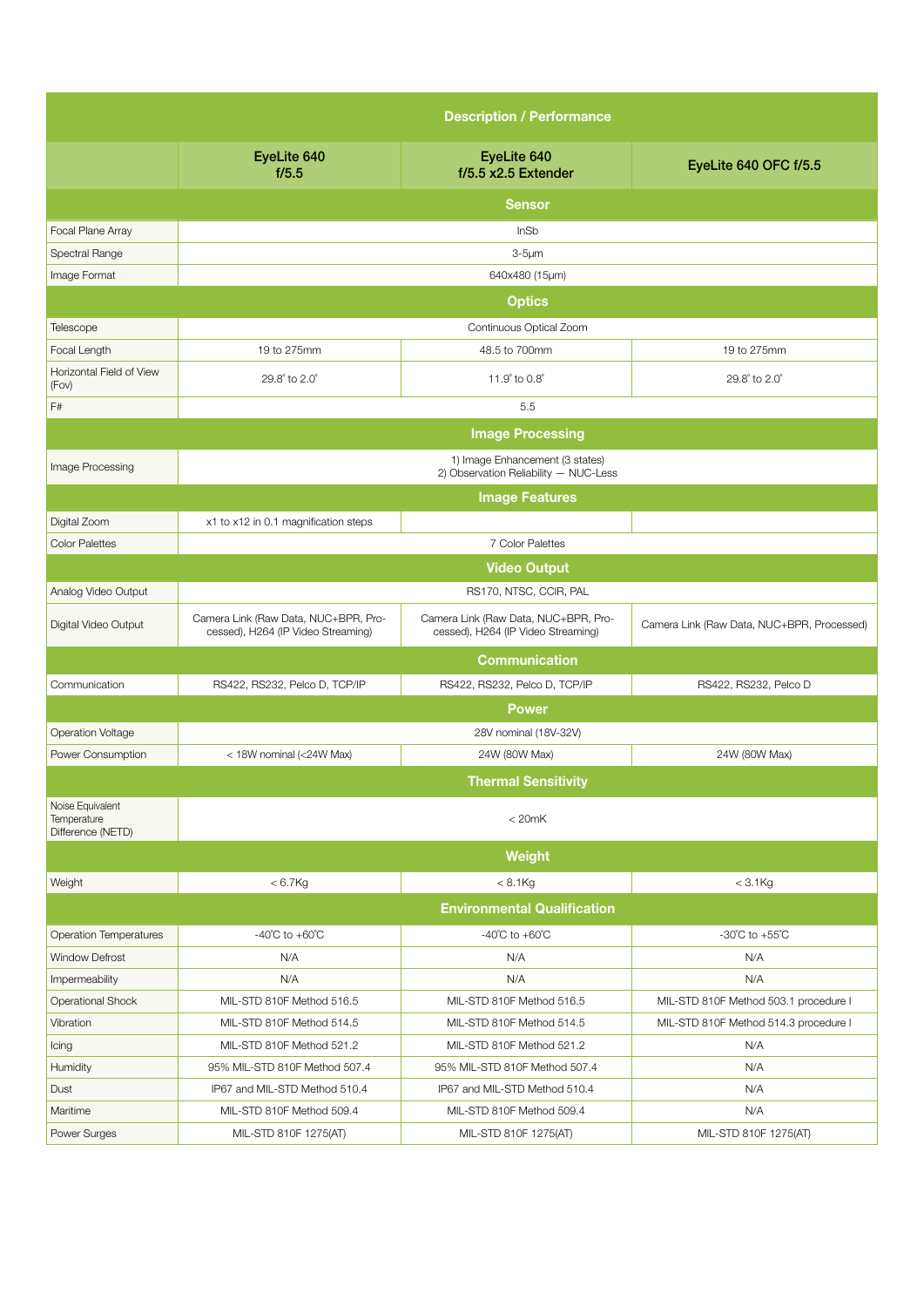|                                                      | <b>Description / Performance</b>           |                                                                            |                                                                          |  |
|------------------------------------------------------|--------------------------------------------|----------------------------------------------------------------------------|--------------------------------------------------------------------------|--|
|                                                      | EyeLite 640 OFC<br>f/5.5 x2.5 Extender     | EyeLite 640<br>f/4                                                         | EyeLite 640<br>f/4 x1.4 Extender                                         |  |
|                                                      |                                            | <b>Sensor</b>                                                              |                                                                          |  |
| <b>Focal Plane Array</b>                             |                                            | InSb                                                                       |                                                                          |  |
| Spectral Range                                       |                                            | $3-5 \mu m$                                                                |                                                                          |  |
| Image Format                                         |                                            | 640x480 (15µm)                                                             |                                                                          |  |
|                                                      | <b>Optics</b>                              |                                                                            |                                                                          |  |
| Telescope                                            | Continuous Optical Zoom                    |                                                                            |                                                                          |  |
| Focal Length                                         | 48.5 to 700mm                              | 15 to 300mm                                                                | 21 to 420mm                                                              |  |
| Horizontal Field of View<br>(Fov)                    | 11.9° to 0.8°                              | 35.1° to 1.8°                                                              | 25.1° to 1.3°                                                            |  |
| F#                                                   | 5.5                                        | $\overline{4}$                                                             | 4                                                                        |  |
|                                                      | <b>Image Processing</b>                    |                                                                            |                                                                          |  |
| Image Processing                                     |                                            | 1) Image Enhancement (3 states)<br>2) Observation Reliability - NUC-Less   |                                                                          |  |
|                                                      |                                            | <b>Image Features</b>                                                      |                                                                          |  |
| Digital Zoom                                         | x1 to x12 in 0.1 magnification steps       |                                                                            |                                                                          |  |
| <b>Color Palettes</b>                                | 7 Color Palettes                           |                                                                            |                                                                          |  |
|                                                      | <b>Video Output</b>                        |                                                                            |                                                                          |  |
| Analog Video Output                                  |                                            | RS170, NTSC, CCIR, PAL                                                     |                                                                          |  |
| Digital Video Output                                 | Camera Link (Raw Data, NUC+BPR, Processed) | Camera Link (Raw Data, NUC+BPR, Pro-<br>cessed), H264 (IP Video Streaming) | Camera Link (Raw Data, NUC+BPR, Processed),<br>H264 (IP Video Streaming) |  |
|                                                      |                                            | <b>Communication</b>                                                       |                                                                          |  |
| Communication                                        | RS422, RS232, Pelco D                      | RS422, RS232, Pelco D, TCP/IP                                              | RS422, RS232, Pelco D, TCP/IP                                            |  |
|                                                      |                                            | Power                                                                      |                                                                          |  |
| <b>Operation Voltage</b>                             |                                            | 28V nominal (18V-32V)                                                      |                                                                          |  |
| Power Consumption                                    | < 18W nominal (<24W Max)                   | < 24W nominal (<80W Max)                                                   | < 24W nominal (<80W Max)                                                 |  |
|                                                      |                                            | <b>Thermal Sensitivity</b>                                                 |                                                                          |  |
| Noise Equivalent<br>Temperature<br>Difference (NETD) |                                            | < 20mK                                                                     |                                                                          |  |
|                                                      |                                            | Weight                                                                     |                                                                          |  |
| Weight                                               | $< 4.5$ Kg                                 | $< 7.2$ Kg                                                                 | < 8Kg                                                                    |  |
|                                                      |                                            | <b>Environmental Qualification</b>                                         |                                                                          |  |
| <b>Operation Temperatures</b>                        | -30 $^{\circ}$ C to +55 $^{\circ}$ C       | $-40^{\circ}$ C to $+60^{\circ}$ C                                         | -20 $^{\circ}$ C to +60 $^{\circ}$ C                                     |  |
| <b>Window Defrost</b>                                | N/A                                        | N/A                                                                        | N/A                                                                      |  |
| Impermeability                                       | N/A                                        | N/A                                                                        | N/A                                                                      |  |
| Operational Shock                                    | MIL-STD 810F Method 503.1 procedure I      | MIL-STD 810F Method 516.5                                                  | MIL-STD 810F Method 516.5                                                |  |
| Vibration                                            | MIL-STD 810F Method 514.3 procedure I      | MIL-STD 810F Method 514.5                                                  | MIL-STD 810F Method 514.5                                                |  |
| Icing                                                | N/A                                        | MIL-STD 810F Method 521.2                                                  | MIL-STD 810F Method 521.2                                                |  |
| Humidity                                             | N/A                                        | 95% MIL-STD 810F Method 507.4                                              | 95% MIL-STD 810F Method 507.4                                            |  |
| Dust                                                 | N/A                                        | IP6X and MIL-STD Method 510.4                                              | IP6X and MIL-STD Method 510.4                                            |  |
| Maritime                                             | N/A                                        | MIL-STD 810F Method 509.4                                                  | MIL-STD 810F Method 509.4                                                |  |
| Power Surges                                         | MIL-STD 810F 1275(AT)                      | MIL-STD 810F 1275(AT)                                                      | MIL-STD 810F 1275(AT)                                                    |  |